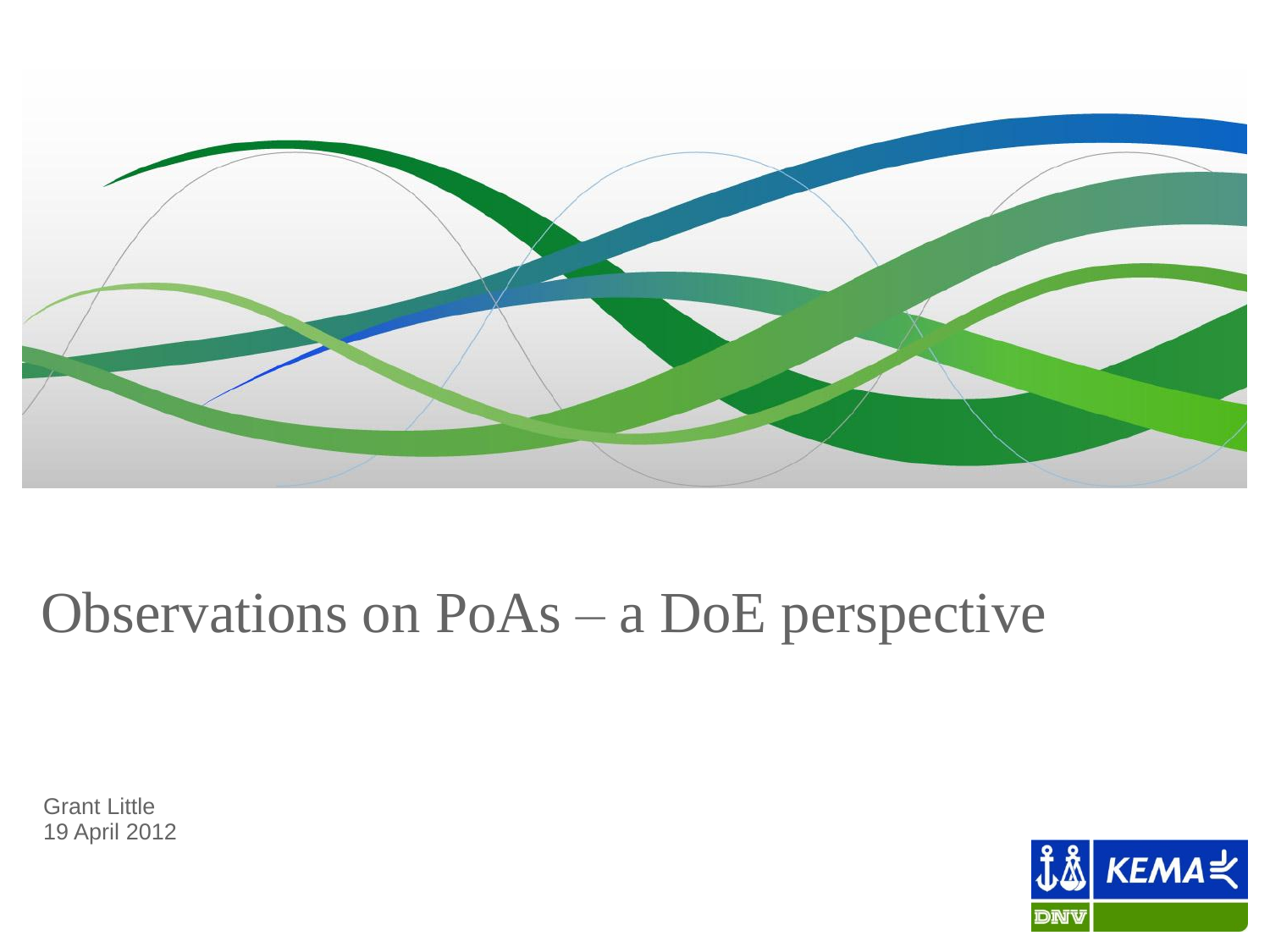#### Observations on PoAs in Africa

- **Mix between LDC & non-LDC's**
- Technologies, mainly Energy Efficiency and Renewables
- Both Small Scale and Large Scale
- A lot of interest from potential clients (marked increase since mid 2011).
- Well received and widely implemented
- South Africa one of the highest proportions (still) in Africa

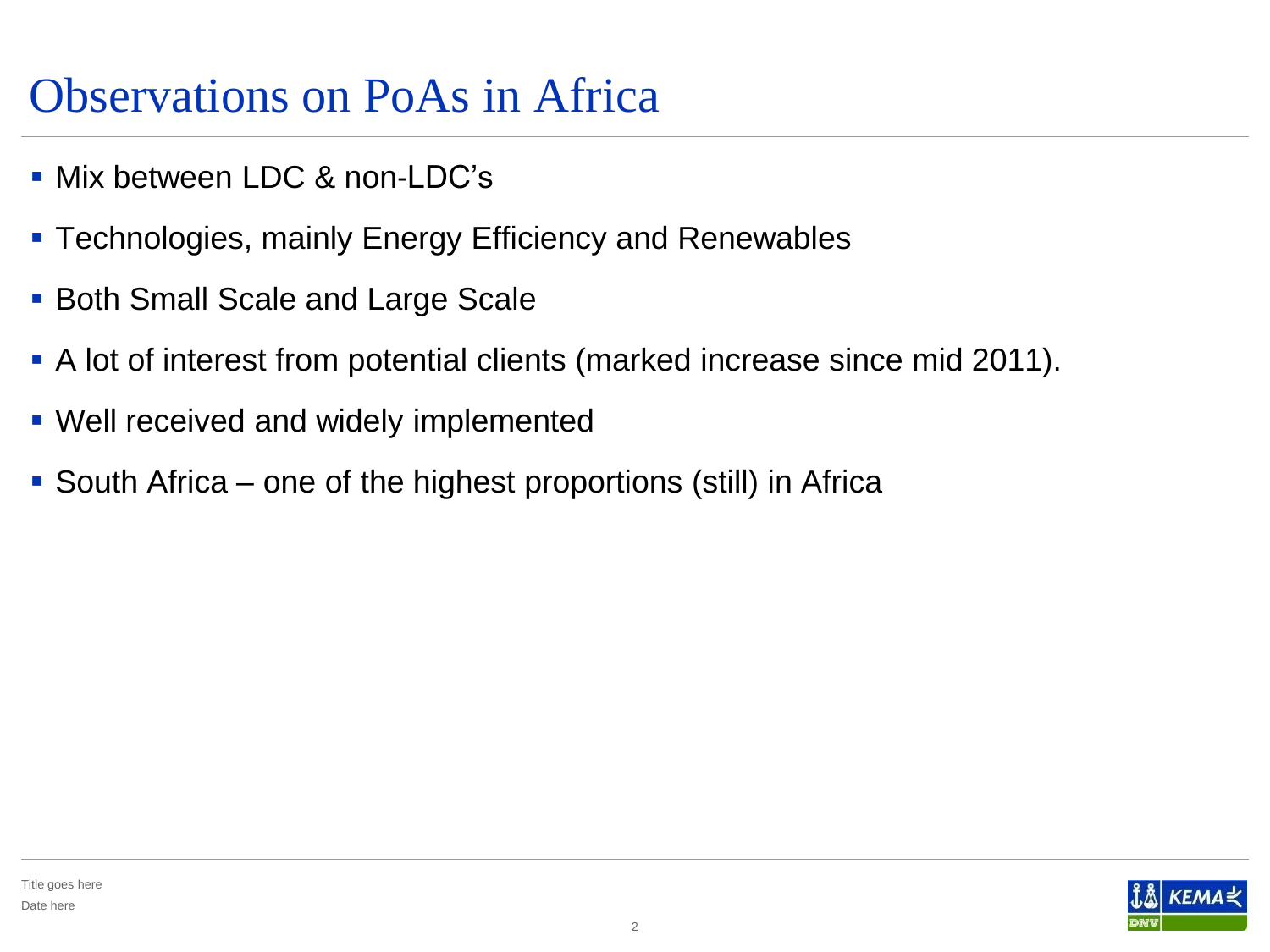#### Validations - Pros

- More PoAs being validated and registered around the globe ("case law")
- **Programs being developed in low income, developmental areas that were excluded** from CDM previously (Household scale renewable energy & energy efficiency).
- New PoA template vast improvement and well accepted by developers to date  $$ give good guidance, and it will be used. Makes compliance with the EB65 requirements easier.
- EB65 requirements seem to give hope regarding the future of PoA longevity of PoA seems
- Generally well accepted and "liked" by all the role players positive uptake.
- Some "intelligent" developer approaches within PoAs e.g. application of innovative methods to address potential baseline changes in cooking energy use where different technologies may be applied (cookstoves, energy efficiency and renewable energy alternatives).
- Rethink by DoEs on audit protocols "testing our thinking"

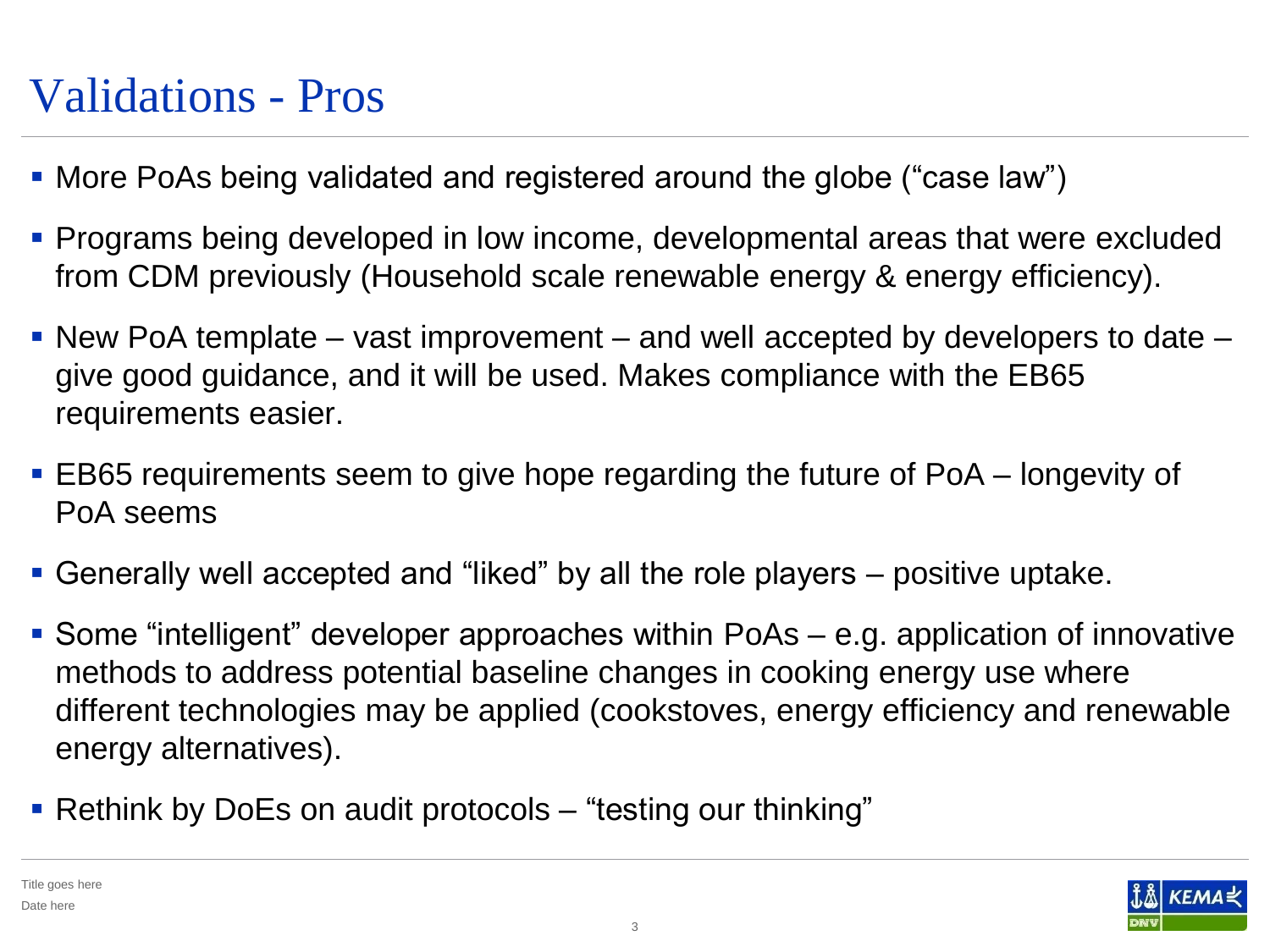#### Validation - Cons

- Recent Mexican and Zambian PoA registration/issuance requests created a collective shiver.
- "Learning by doing" approach as mentioned by a number of players (developers, financiers, DNA's and even DoEs)
- Potential for "Double Counting" similar PoAs in the same geographic region not validated by same DoE – and DNA/national processes not geared for this yet.
- **Large scale PoAs in non-LDC. Is this just a way to get past the Dec 2012 deadline?** Will CPA2 onward still be "bankable" for CERs?
- Some points
	- Multi country PoAs
	- Sampling guidelines especially household or "mega-micro" installations
	- PoA-DD vs CPA-DD additionality
	- Pricing for CPA inclusion & verification